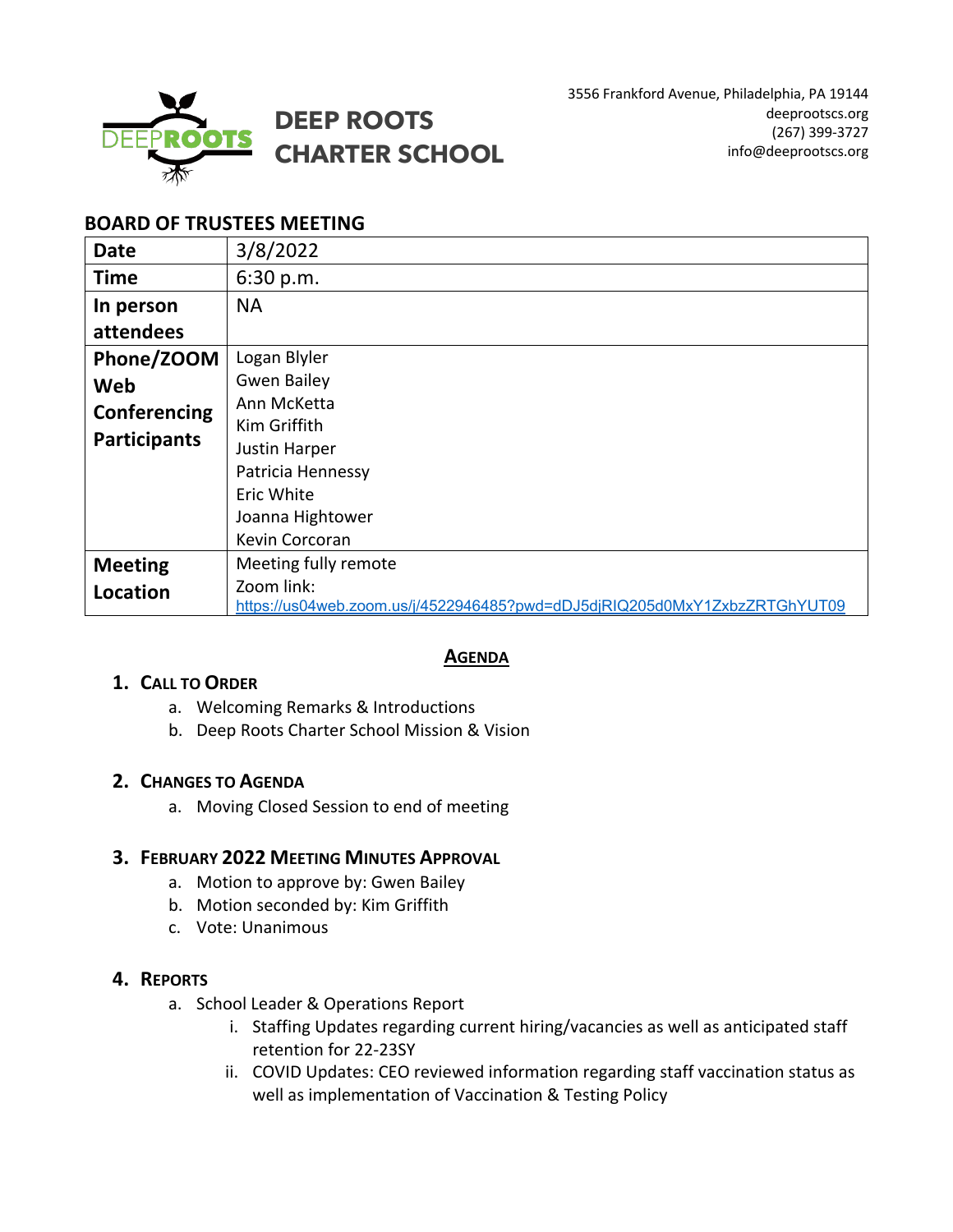## **5. NEW BUSINESS**

- a. **For Discussion & Approval:** DRCS Board approves updates to masking policy including making masking optional with all other mitigation strategies remaining in place as of March 14, 2022.
	- i. Motion to approve by: Kim Griffith
	- ii. Motion seconded by: Justin Harper
		- 1. Vote: 3-No, 2-Yes
- b. **For Discussion & Approval:** DRCS Board approves updates to masking policy including making masking optional with all other mitigation strategies remaining in place as of March 28, 2022.
	- i. Motion to approve by: Eric White
	- ii. Motion seconded by: Gwen Bailey
	- iii. Vote: Unanimous
- c. **For Discussion & Approval:** School Year 21-22 End of Year Retention Bonus—DRCS Board approves providing an up to \$1,000 end of year retention bonus for all current staff members. Final dollar amount allocated for each staff member will be individualized based on staff member hire date and SY21-22 attendance record. ESSER/ARP funds will be used.
	- i. Motion to approve by: Gwen Bailey
	- ii. Motion seconded by: Eric White
	- iii. Vote: Unanimous
- d. **For Discussion & Approval:** School Year 2022-23 Staffing and Retention Bonus—DRCS Board approves providing \$3,000 in additional compensation for SY21-22 staff members that remain employed at DRCS during SY22-23. Bonuses will be allocated in \$1,000 increments through the duration of SY22-23. ESSER/ARP funds will be used. School Year 2022-23 Annual Salary Increase—DRCS Board approves a 3% annual increase for staff members in SY22-23.
	- i. Motion to approve by: Kim Griffith
	- ii. Motion seconded by: Gwen Bailey
	- iii. Vote: Unanimous

## **6. REPORTS**

- a. Finance Report
	- i. Long-term indicators are meeting standards, one of three short term indicators are meeting standard with two short-term indicators progressing. Anticipate all short-term indicators to meeting standards in April after receipt of additional federal funding.
- b. Committees Report
	- i. Finance Committee: Finance committee met with CEO a few weeks ago; talked through bonus recommendations as well as starting budget for 22-23SY.
	- ii. Governance Committee: Need to set term limits for board positions; Board Chair and Secretary will be stepping down as of June.
	- iii. School Oversight Committee: Landscape review currently being conducted; aiming for completion following Spring Break